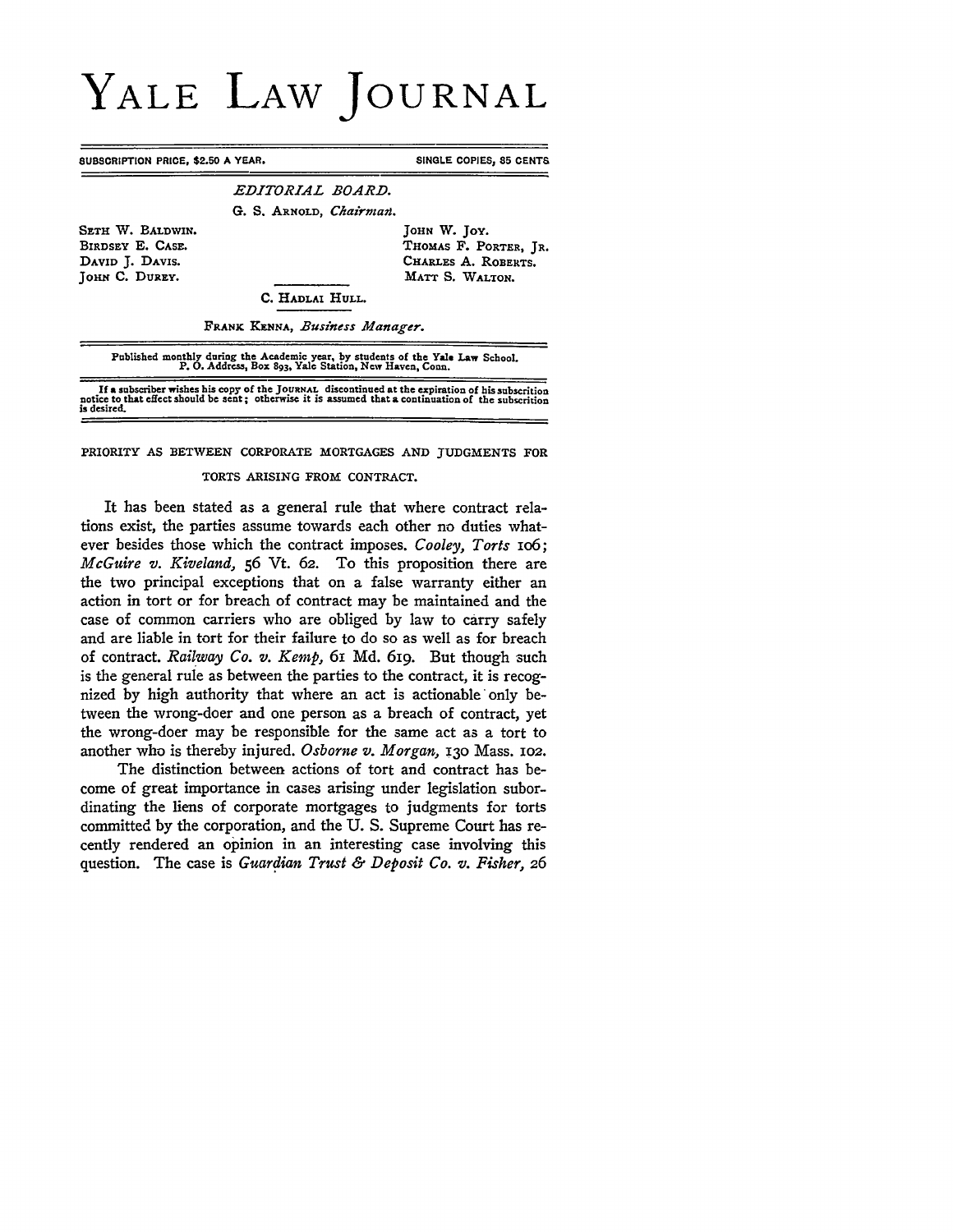Sup. Ct. 186, arising under the North Carolina Code. In this case a corporation had contracted with a city to construct waterworks and supply water and had entered into the performance of the contract. By its failure to keep a sufficient suppy of water on hand. fire destroyed buildings belonging to individuals who recovered judgment in the state courts against the corporation "for injury done by the negligence of the defendant."

The main question presented was whether such judgments should take precedence as judgments for torts over corporate mortgages. It was argued that independently of the contract there was no duty upon the water company to furnish an adequate supply of water, that inasmuch as a city owes no such duty to its citizens, the contract of the city with a water company imposes upon such company no higher duty than the city itself owes and that for failure of the company to fulfill its contract, the remedy is for breach of contract alone.

The court, assuming without deciding that the nature of the causes of action upon which the state judgments were rendered was open for consideration in the Federal court, applies the underlying principle as stated in the Massachusetts case above referred to, and holds that the water company by its contract with the city, invites the citizens to avail themselves of its conveniences and to omit making other arrangements for a supply of water, and thereby assumes an absolute duty in that regard for breach *'of* which it is liable to individuals in tort. The opinions of the court delivered by Mr. justice Brewer is well calculated to relieve any obscurity and doubt which may have heretofore existed as to when an action for tort will arise out of contract and this decision will be especially valuable in the determination of cases of this nature, bound to arise under statutes similar to the one of North Carolina which it seems to be the present tendency to enact.

## LIMITATION **ON** EXEMPTION **OF A STATE FROM** TAXATION **IMPOSED** BY **NATIONAL GOVERNMENT.**

In *South Carolina v. U. S.,* **26** Sup. Ct. Rep. n1o, an exceedingly important limitation was imposed on the familiar principle of constitutional law laid down in *M'Culloch v. Maryland,* 4 Wheat. 316 and *The Collector v. Day,* ii Wall. **i3,** which exempts the agents and instrumentalities of either government from taxation by the other on the ground that the power to tax is the power to destroy.

The occasion of the present decision was the refusal of the state **.f** South Carolina to pay the federal excise tax on intoxicating